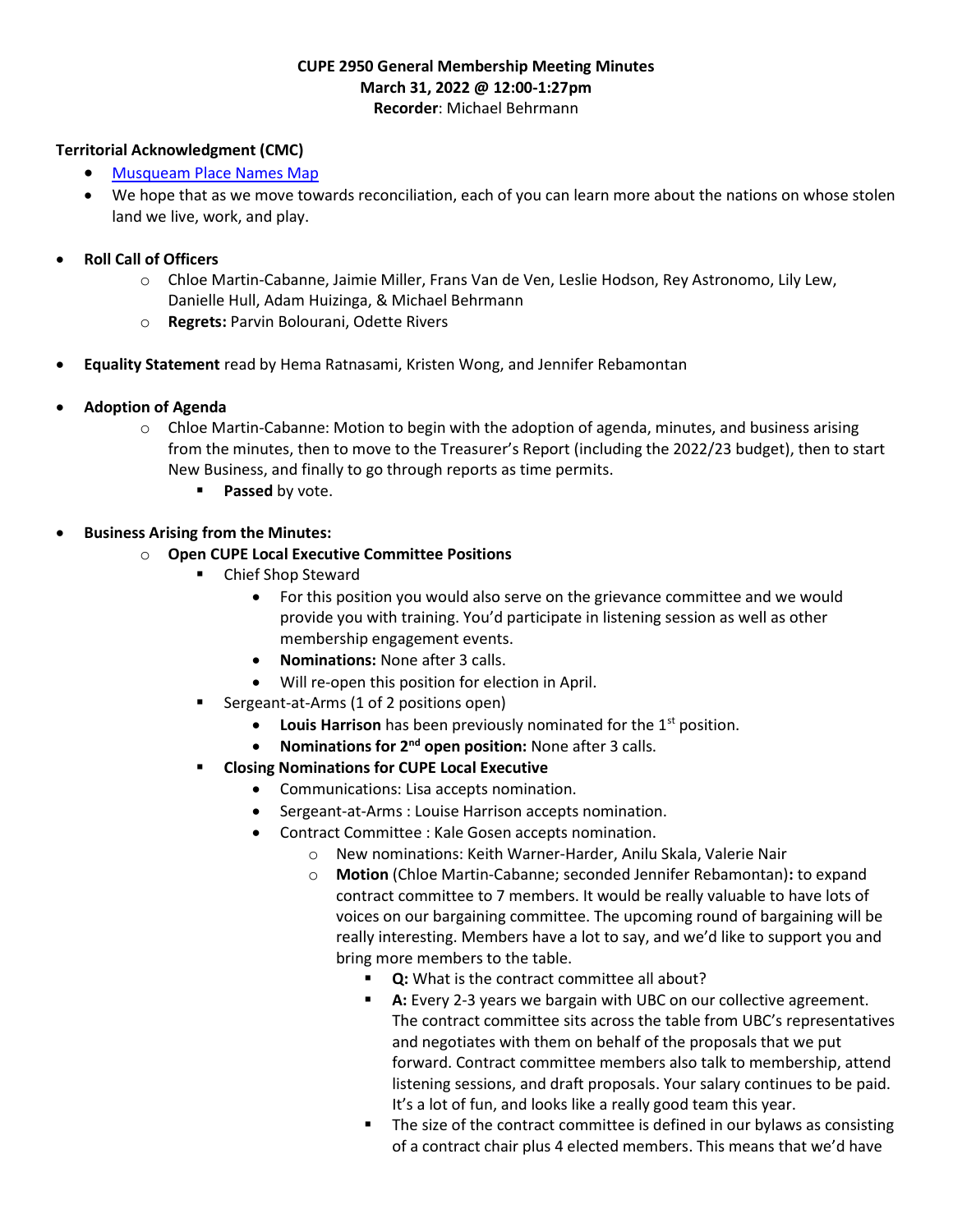to pay for additional members beyond this defined count. The motion has been amended to allow for this extra pay.

- Vote: Passed with 96% in favor.
- Treasurer's Report (Danielle)
	- o CUPE 2950 Draft Budget 2022
		- Reviewed several budget items that have increased from last year's budget.
		- **Many items have been increased in anticipation of a return to pre-pandemic levels of activity.**
		- **Note that we run a net deficit: this is because we do deficit budgeting. We usually run a surplus** despite budgeting a deficit, so don't be scared!
		- We currently have about \$149,000 in our chequing account.
		- **Q:** What is the scholarship line item?
			- A: This is for the Suzanne Lester Memorial Scholarship. She was one of our most senior staff members at the library, and passed away in 2020. We wanted to commemorate her and it was her dream to create this scholarship. She was a founding member of the union. This scholarship process was originally started by our prior president Karen. We got in touch with UBC DAE and created this scholarship to support students interested in labor-related studies. We voted in October 2021 to increase the amount to \$50,000 and have since succeeded in creating this scholarship with UBC DAE. The endowment has been given and the UBC Faculty of Arts chipped in an additional \$16.6k. The UBC senate will vote on May 2 with a final vote on May 18. If passed (which we believe it will) we will have \$2,666 available in perpetuity to grant to students who apply.
			- A: This has been a work-in-progress for about 10 years and has now come to fruition after many efforts. This project has been previously approved by the membership.
		- Q: Regarding our investments, what are our guidelines for investing? Can we see how we're investing our money?
			- A: All are welcome to come by the CUPE office and look at our books. These are available for members to see where we invest. We keep our investments accessible in case a strike is required, so we tend to stick to short-term investments. We do have a few longer-term investments to carry us in between bargaining years.
		- Q: Why was the donations line lower than projected for last year?
			- A: In general, we do deficit budgeting so for most budget line items we see much higher proposed budgets than actuals.
			- A: If you have suggestions for organizations we could donate to, please feel free to put this forward for us to talk about.
			- A: We also have a standing motion on the floor to donate \$1 per member to the Stephen Lewis Foundation and Co-Development Canada. We also made a significant donation to the Battered Women's Society in 2020.
		- **Q:** Are we going to add a Young Worker's budget line item?
			- A: After our Young Worker's rep was promoted into M&P this initiative collapsed. We decided this money would be better spent toward stewards/membership/bargaining.
		- **Motion** (Chloe Martin-Cabanne): to accept budget with a deficit of \$176,950.
			- Vote: 100% in favor.
- New Business
	- o Motion (Chloe Martin-Cabanne; seconded Jaimie Miller): to move the April GMM to April 21. We had to reschedule because the CUPE BC convention is taking place during the originally scheduled meeting date of April 28.
		- **Vote:** passed.
	- $\circ$  CMC: Per our bylaws, we need to elect a strike committee. We will ask for nominations for the position of Strike Committee Chair. CUPE National has made forming this committee a requirement and we cannot access our strike funds until this is completed.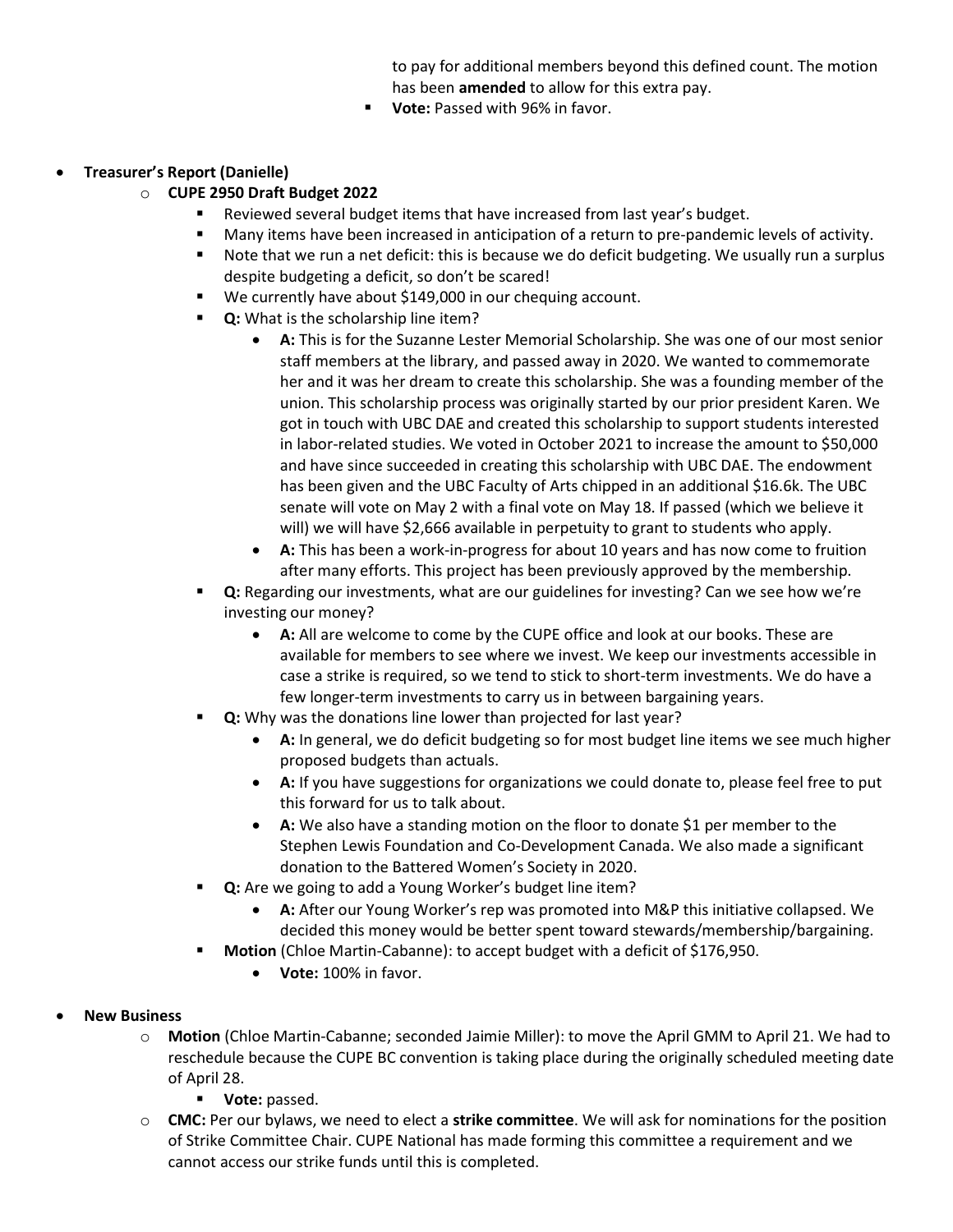### Nominations: None

- We'll give more information about this committee and what is entailed in the future.
- Adoption of Minutes from February 24, 2022 M/Chloe MC S/Jennifer Rebamontan Carried by vote

## President's Report (Chloe Martin-Cabanne)

- o Memorial Scholarship: As discussed during the budget conversation, we've signed a \$50,000 cheque and delivered this on March 24 to UBC DAE. The Faculty of Arts added an additional \$16.6k. The next steps involve the award going to the UBC Senate which will happen in May. Will report further in the May GMM. If all goes well, we'll have \$2,667 available to students in the Department of Gender, Race and Social Justice for the academic term beginning September 2022.
- $\circ$  Bargaining: We're preparing quite a bit.
	- We had a solidarity meeting with CUPE 116 and CUPE 2278, meeting with their presidents, business agents, Andrew Ledger, and Karen Ranalletta. We had a really fruitful discussion about common issues in preparation for bargaining.
	- **Information from the CUPE Universities Coordinated Bargaining Committee** which includes all post-secondary CUPE Locals in BC: some other units have already hit the bargaining table and the preliminary word is that the government's first offer for wages is not acceptable.
	- We're busy preparing and setting up training for contract committee members. As mentioned we'll need to implement a strike committee so that we have the option to strike.
	- Going into bargaining, listening sessions will be really important. The next Zoom listening session is in May. The previous session was Friday March 25.
	- We're exploring commuting subsidies, access to pensions for hourly workers, as well as EDI Language. There are other items than wages we need to know about, especially items that are being misinterpreted by management.
	- We also want to hear from you about transit/your commute as we've been asked by UBC to advocate for the Skytrain extension to UBC. We think this would help many members with their commutes.
		- Please write to me at **president@cupe2950.ca** about your transit experience.
		- We'll also put up a survey, likely in April.
		- Please also write to your mayor, as the mayor's council is ultimately responsible for determining whether this is passed. Mayor Brody of Richmond is opposed to the extension.
		- UBC will run a campaign from mid-April to end-of-April to encourage the UBC community to participate in these conversations.
		- Q: Will advocating for the Skytrain to UBC in any way harm our chances of hybrid flexibility/remote work?
		- A: We don't think so. We've proven that we can keep the university running from our homes. As the pandemic eases, remote work will become a benefit that we think should (and will) stay. It makes a huge difference to your life. UBC is interested in the health of its employees as well as reducing GHGs as seen in its Climate Action Plan. Remote work and transit initiatives go hand-in-hand, so we'd be shocked if the Skytrain to UBC hindered our efforts towards remote work.
- o Motion (Chloe MC): to adopt President's Report
	- **Vote:** passed

# Committee reports:

- o Contract Committee (Adam)
	- Working with Chloe on bargaining and listening sessions. It's great to hear what's going through folks' minds. We know wages are top of mind, though there are always other things to look at. It's interesting to read over our Collective Agreement (but maybe that's just me).